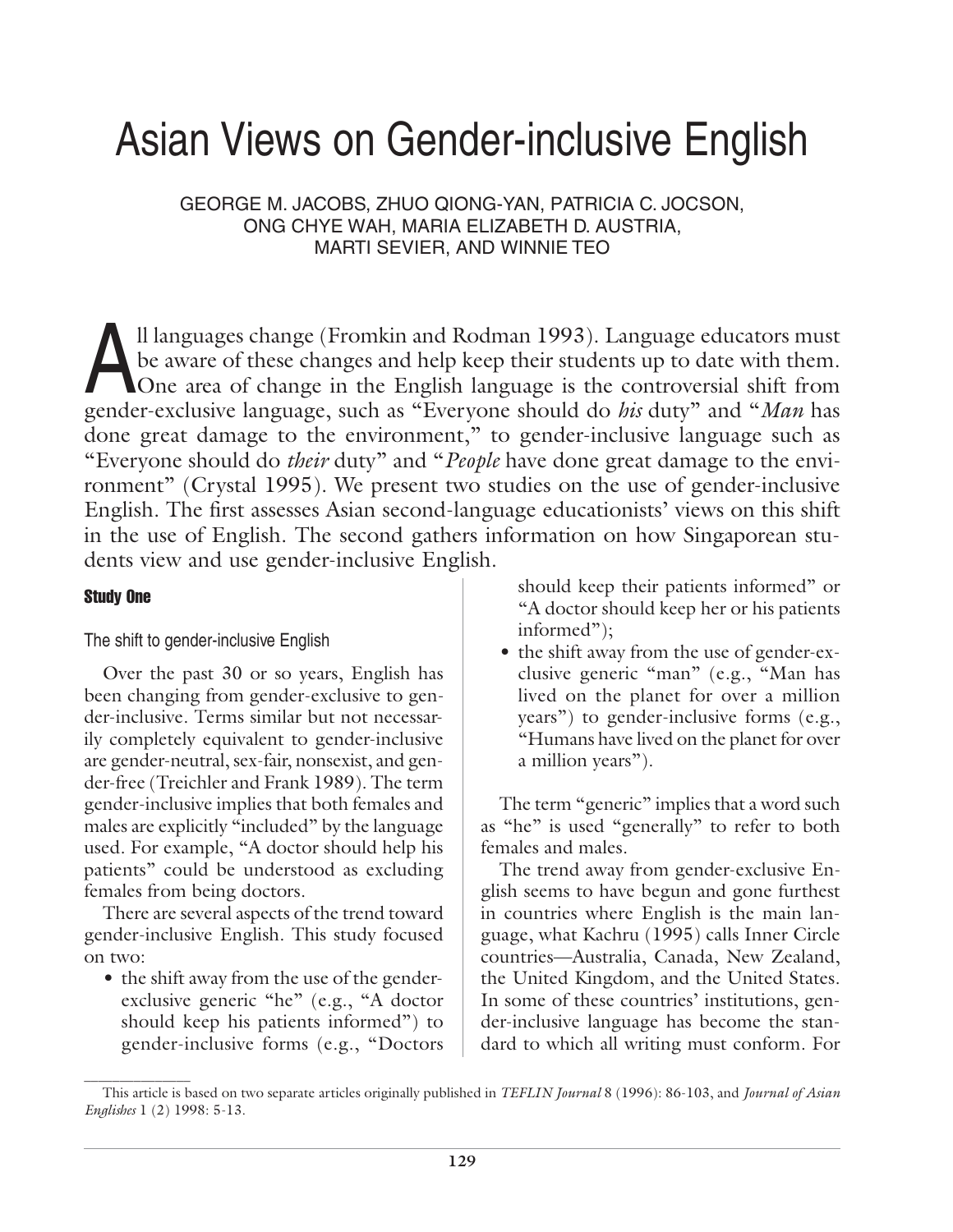example, organizations such as the US National Council of Teachers of English (NCTE) have adopted guidelines advocating gender-inclusive language (Nilsen 1987).

The move toward gender-inclusive English began at least as early as the 1970s. In 1972, two major US publishers, McGraw-Hill, and Scott, Foresman, came out with language guidelines (Nilsen 1987). The NCTE guidelines were promulgated in 1976. Rubin, Greene, and Schneider (1994) cite several studies that show significant change in the US.

The shift in language use resulted from social, political, and economic changes in Inner Circle countries, which may not have taken place or may have had different effects in other countries. However, the switch toward gender-inclusive English impacts language use beyond the Inner Circle countries as English is the world's main international language. Related to the international role of English is the presence of English teachers from Inner Circle countries in educational institutions around the world.

Change is not a linear process. For example, Rubin, Greene, and Schneider (1994) cite studies indicating more resistance to genderinclusive English among US university students than among older people. They also found that this change is not evenly distributed, as females are more likely than males to use gender-inclusive language. Situational variables also affect language use. Rubin and Greene (1991) found that college-age men used less genderinclusive language when interviewed by people of the same age and sex.

# Gender-inclusive English in Asia

The present study was conducted in Asia, where the role of English, as well as many other phenomena, differs widely from country to country. For instance, English is widely used in daily life in countries such as the Philippines and Singapore. In other countries such as Cambodia, China, and Indonesia, English is a foreign language, restricted mostly to international communication.

Moves are underway in Asia to encourage the use of gender-inclusive English (e.g., AWARE 1995). For instance, some recent English-language textbooks produced in the Philippines (Austria 1995; Department of Education, Culture and Sports 1994) and Singapore (Curriculum Development Institute of Singapore 1994) contain gender-inclusive language, although not consistently. However, some would question whether parallel social, political, and economic changes have taken place in this region, and if they have, whether they are beneficial changes that should be sanctioned and supported by changes in language use. As English becomes more and more an international language with emerging local varieties, perhaps the varieties of English used in Asian countries (which are in either Kachru's Outer Circle or Expanding Circle) need not conform to changes that the language is undergoing in Inner Circle countries.

Aegintitou et al. (1994: 10) investigated the views of 57 English-language teachers studying in England and were informed by the 14 Malaysian teachers that gender-inclusive English there was "not that popular yet..., except for a few terms." Our study sought to further examine Asian second-language educationists' views on the issue of gender-inclusive English.

# Methodology

# **Participants**

Thirty-five nonnative-speaker English-language educators from Brunei Darussalam, Cambodia, China, Indonesia, Laos, Malaysia, the Philippines, Singapore, and Thailand participated in the study. They were attending one of three courses on Applied Linguistics at the Southeast Asian Ministers of Education Organization (SEAMEO) Regional Language Centre (RELC) in Singapore and had an average of 12 years experience as teachers, material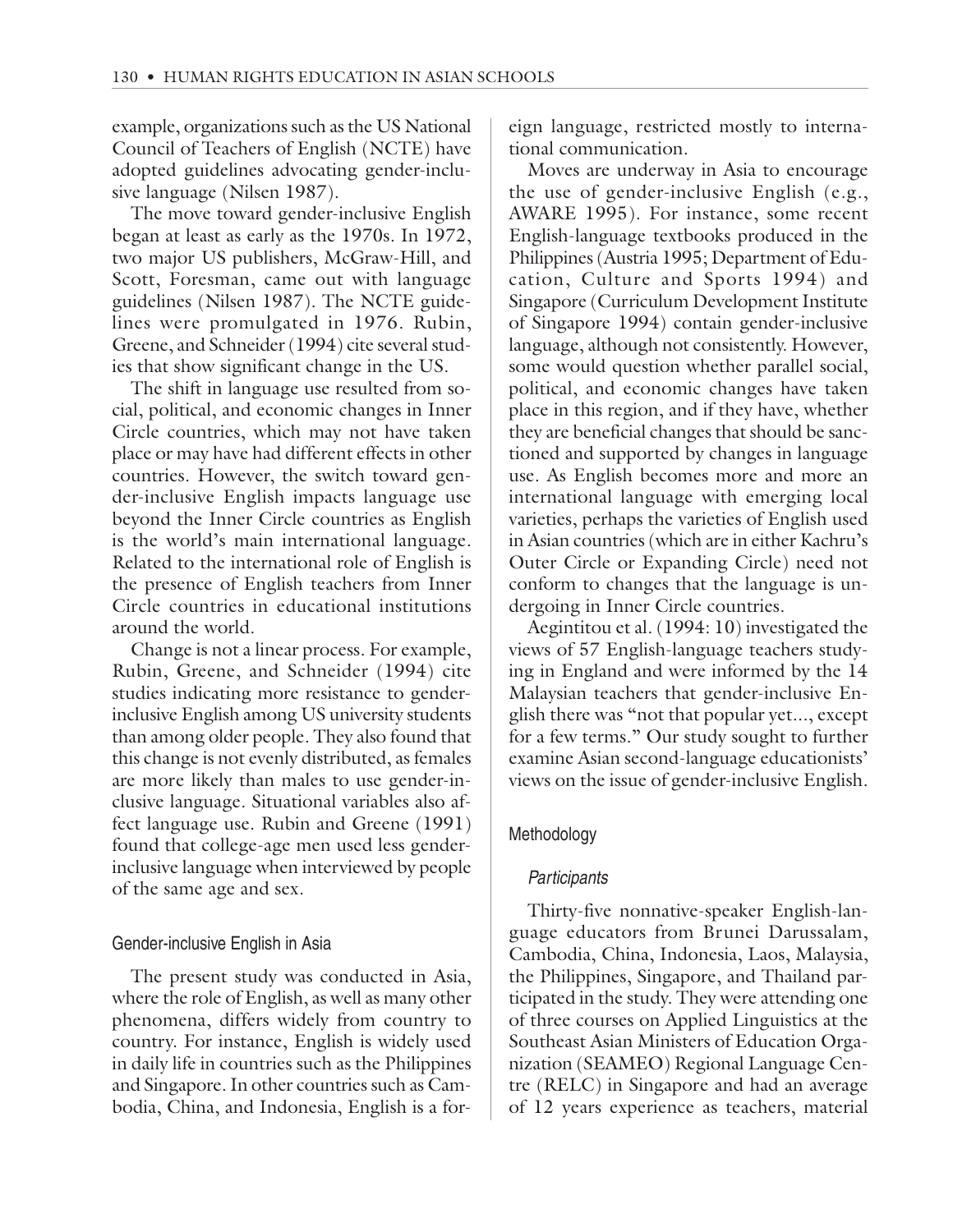writers, and curriculum planners. Other than George M. Jacobs, who was a lecturer, all the researchers in the study were also participants.

# Procedure

Mr. Jacobs was interested in studying Asian second-language educators' opinions and experiences related to gender-inclusive English, and asked if any of the course members were interested in forming a research team. Four educators volunteered. The topic had been discussed briefly under the general heading of sociolinguistics, and members of two courses had read "Gender in the EFL Classroom" by Sunderland (1992), which discusses genderinclusive language and other related issues. Mr. Jacobs said that although he used gender-inclusive English, he felt that each person should be allowed to make her or his own informed choice on the matter, and that course members' use of gender-inclusive or gender-exclusive language would have no bearing on their grades.

In order to help participants gain a basic understanding of the issue, the research team prepared a 45-minute presentation on the topic. After listening to the presentation, participants were asked to complete a questionnaire (Appendix 1). The questionnaire was developed by the researchers and had been shown to two of the course members before being finalized to secure feedback on its clarity and completeness.

Data were also obtained via audiotaped interviews (Appendix 2) with a stratified random sample of nine participants, one from each country. The semi-structured interviews (Nunan 1992) were designed to gain greater insight into issues that emerged from the questionnaire. Data on participants' actual language use were collected by analyzing the written exams of 18 participants who were members of the same course. The exam, for a course on language acquisition, was done after the discussion of the Sunderland article but before the research team's presentation. Finally, the second draft of this research report was distributed to 24 of the participants for their feedback.

# Results and discussion

Key results of the questionnaire will be presented and discussed in light of the insights gained from the interviews. Then, the findings from participants' writing will be presented.

For item 5 on the questionnaire, 32 out of the 35 participants reported, not surprisingly, that they had been taught gender-exclusive English as students. The few who had been taught gender-inclusive English said they learned it at university. One interviewee reported having an American lecturer at her Singapore university around 1983 who vehemently demanded that only gender-inclusive English be used, although this was an extreme case.

In response to item 6, slightly more than half the participants indicated that they had heard of gender-inclusive language before taking the course. Some who had not heard of it were aware of the phenomenon but had not seen it given a name before. For example, one of the researchers from the Philippines noted that although gender-inclusive English was used in the handouts at inservice courses for teachers that she had attended in her country, the topic had never been mentioned.

The majority, 19, indicated that they taught or wrote materials using gender-exclusive English; 15 indicated gender-inclusive English; and one wrote "both," even though it was not an option on the questionnaire (item 8). The percentage using gender-inclusive English was greater than what some researchers had expected. A Malaysian interviewee explained his use of gender-inclusive English by saying that was what he found in the proficiency textbooks provided by the Ministry of Education.

Regarding the expected reaction of administrators to the use of gender-inclusive English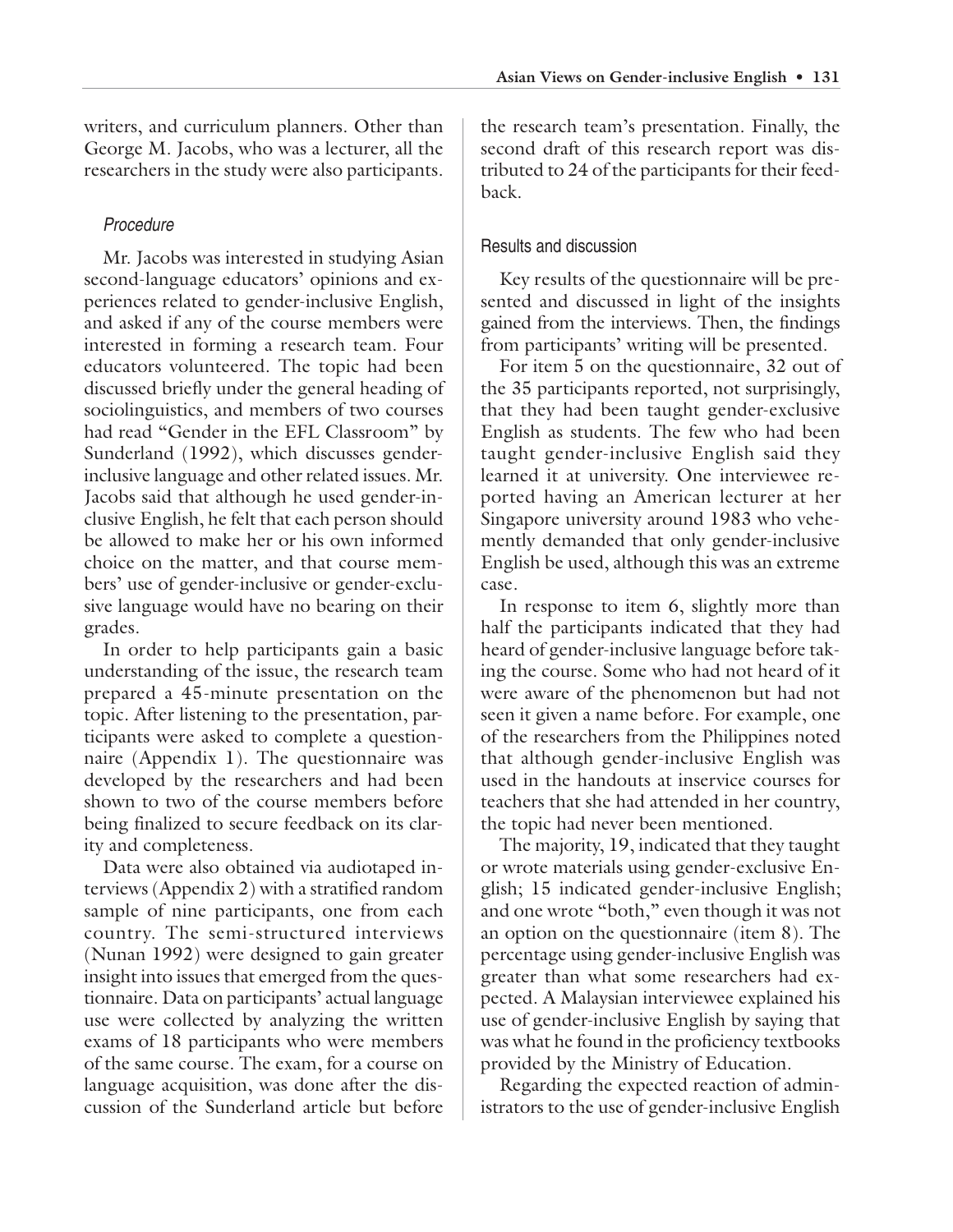(item 10), most participants, 26, felt it would be neutral, 7 felt it would be positive, and only 2 felt it would be negative. The expected reaction of society in general (item 11) was roughly the same, with three switching from neutral to negative. Several interviewees suggested that one possible explanation for the lack of emotion on this issue may be that because English is a second language for most Asians, issues regarding the language itself are less deeply felt than among native speakers.

In response to item 12, the majority of participants, 29, reported that they would use gender-inclusive rather than gender-exclusive English in their teaching and materials writing in the future. Of the rest, two were male and four female. Among the reasons given by those who said they would use gender-inclusive English included the following:

- It is fairer to females.
- It avoids possible confusion about whether females are included when the generic "he" and generic "man" are used.
- It is present in instructional materials.
- They believe that gender-inclusive English is the emerging world standard.

The idea that gender-inclusive English is fairer to females fits the Whorfian Hypothesis (Whorf 1956) that language influences people's perception of the world. The belief that gender-inclusive English reduces possible confusion is supported by research by Martyna (1980), Wilson (1978), and others cited by Wolfson, which found the use of the generic "he" to be ambiguous for some people.

Another reason why so many participants seemed willing to change to gender-inclusive English may have been that many educators come to RELC looking to gain new ideas to share with colleagues. Gender-inclusive English may be seen as one of the "latest things," as it is used by the majority of RELC lecturers. One lecturer who has not changed has been heard to express his regret.

Several reasons were given by those who said they would not teach gender-inclusive English:

- the lack of materials in gender-inclusive English;
- the concern that many people (possibly including those who mark national and international exams) believe gender-exclusive English to be correct;
- the tradition of using gender-exclusive English;
- the belief that some gender-inclusive usage, e.g., "he or she," is inelegant;
- the worry that making students aware of two choices—gender-exclusive and gender-inclusive English—would confuse and annoy them; and
- the view that the issue is not important enough to make the effort to change worthwhile.

Some of the interviewees stated that were it not for the first, second, and fifth reasons, they would teach the gender-inclusive forms.

As to the analysis of participants' own writing in their language acquisition examination, some participants used both gender-exclusive and gender-inclusive. Of the 17 who participated in this phase of the study, 10 used gender-exclusive language, 7 did not. Gender-inclusive language was explicitly used in all but two of these seven cases. For example, one participant wrote, "If someone wants to get the job, they have to know and use the standard language." An instance of gender-exclusive English was the participant who wrote, "A learner is a blank slate, whereby he has nothing in his mind." As mentioned earlier, these sentences were written before the researchers' presentation to the participants.

In summary, the findings of this study suggest that the trend among Asian nonnativespeaker English-language educators mirrors the trend toward greater use of gender-inclusive English. However, as Rubin, Greene, and Schneider (1994) reported in regard to the US,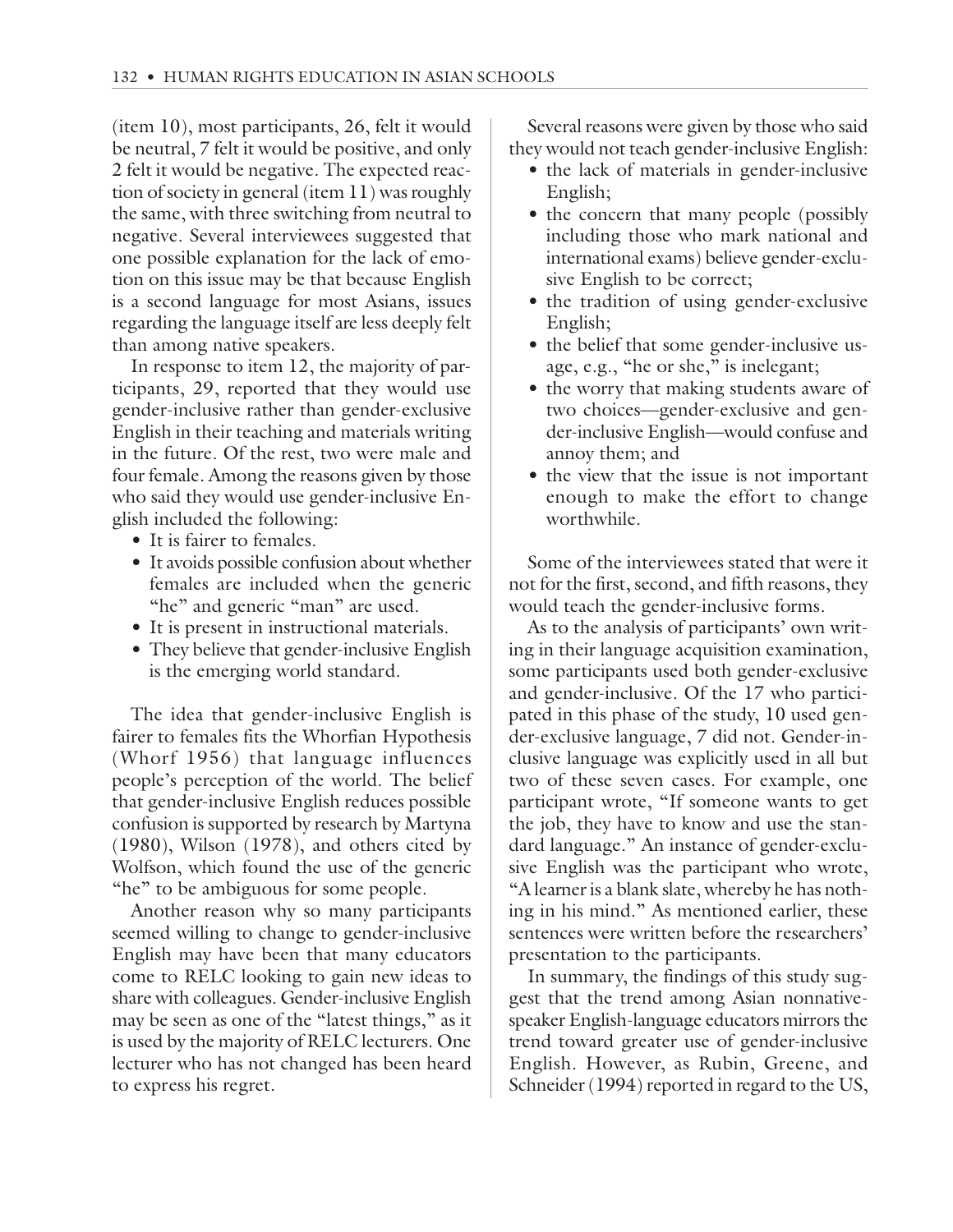among the participants in this study, the trend is not a homogeneous or linear one. Furthermore, even educators who support gender-inclusive English may not be able to implement their view due to situational constraints.

The preference for gender-inclusive English found among participants in this study contrasts with the findings of an informal study done in 1987 with lecturers of the English Language Proficiency Unit of the National University of Singapore (Ferryman 1995). In that study, the majority of the 35 lecturers, approximately one-fifth of whom were Westerners, said that they would mark gender-inclusive English as wrong. Perhaps a different result would have been obtained were that study repeated today.

# Implications for teaching

Sunderland (1992) maintains that genderexclusive/-inclusive language, the focus of the present study, is one of three gender-related areas that need attention in the classroom. The two other areas are

- instructional materials, which feature more frequent appearance of males, stereotyped images of females and males, e.g., females as passive, males as active (Carroll and Kowitz 1994); and
- classroom processes, where there is lower participation by females than males in teacher-learner and learner-learner classroom interaction (Holmes 1994).

Sunderland argues that these three areas are interrelated and that change is underway, although not homogeneously.

Language educators have a special role to play in language change, and, as is highlighted in the "Guidelines for Nonsexist Use of Language" in NCTE publications, "Whether the members work as teachers, authors, or editors, they not only help shape students' language patterns but are also viewed by the public as

custodians of what is 'correct' in the language" (NCTE [1976], cited in Nilsen [1987]: 38).

The issue of gender-exclusive or gender-inclusive language impacts pedagogy in several ways:

- the choice of coursebooks and other instructional materials;
- the choice of grammar books and other reference works;
- the language that educationists use when talking to students;
- the feedback that students receive on their language production; and
- the scoring of tests and other assessment instruments.

The NCTE recommended but did not mandate gender-inclusive language. Gender-exclusive language was permitted in NCTE publications if the authors stated that it was their specific intention to use such language (Nilsen 1987). Nilsen cites the example of an article submitted to an NCTE publication. The editor changed the gender-exclusive language to gender-inclusive, but the author refused to allow the altered article to be published. This sparked a debate within NCTE, which resulted in an amendment to the organization's guidelines, allowing authors to refuse to change to gender-inclusive language. As the 1985 version of the guidelines states, "The role of education is to make choices available, not to limit opportunities. Censorship removes possibilities; these guidelines extend what is available by offering alternatives to traditional usages and to editorial choices that restrict meaning" (NCTE [1985], cited in Nilsen [1987]: 54).

Such thinking is in line with Wolfson (1989), who concludes that learners of English as a second language should be made aware of how and why English is changing, the implications of the language that the learners decide to use, and the fact that this is a controversial issue. She advocates letting learners make their own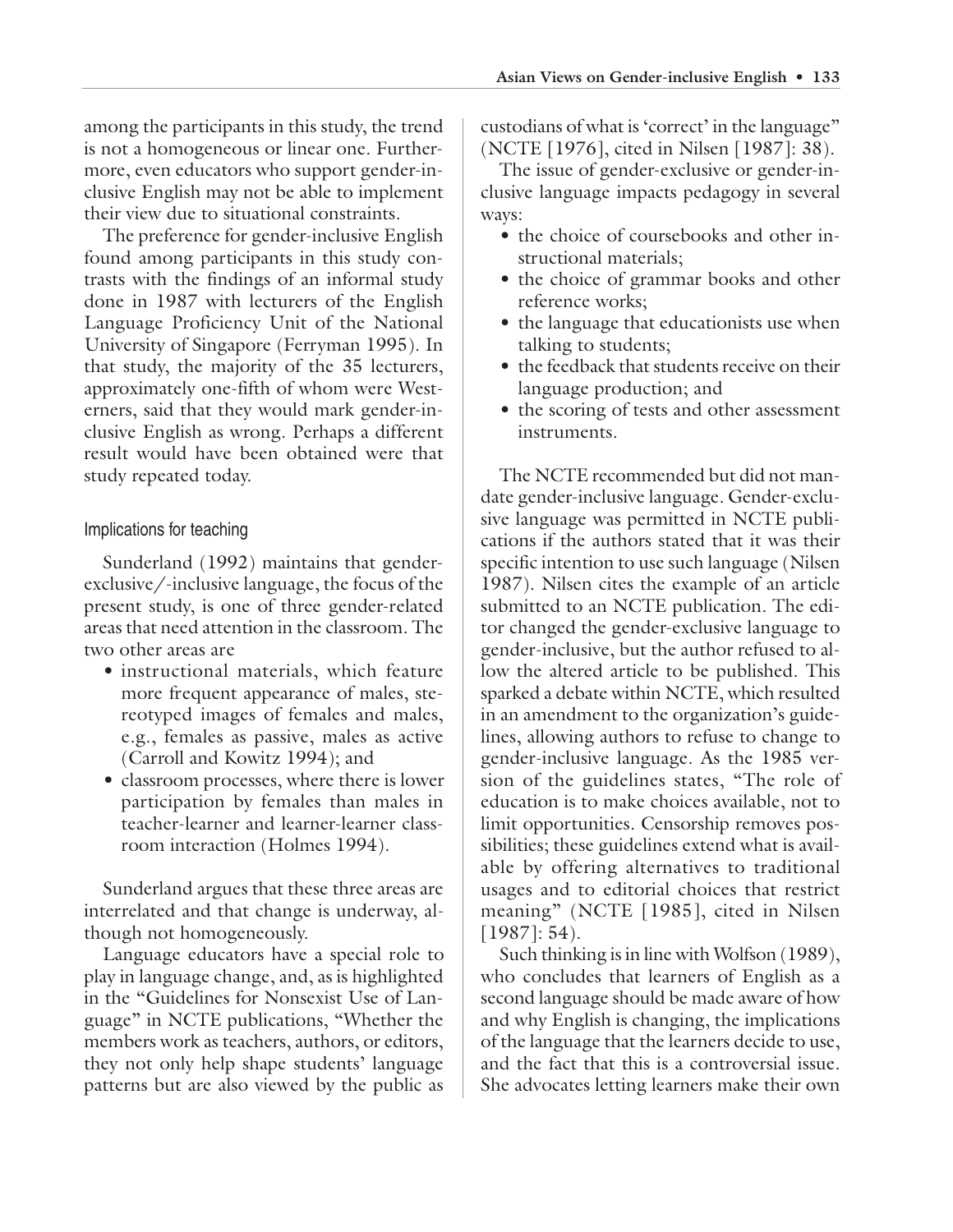informed decision based on their own cultural values. Wolfson (1989: 183) argues that "[i]t is not the right or the obligation of teachers to try to change these cultural values…."

A similar stance has been taken in regard to two standardized international tests of English proficiency—International English Language Testing System (IELTS) and ACCESS (given to those wishing to immigrate to Australia). Ingram (1995), a key developer of both tests, states that although inclusive language is becoming increasingly routine in Inner Circle varieties of English, and the specifications for the two exams advocate its use, caution is used to avoid discrimination against examinees from countries where inclusive English has not been encountered or taught and/or is seen as a trivial matter or in contradiction with the examinees' culture.

We agree. Further, teachers can help students analyze the language they encounter and produce in the classroom and in materials. We can tell them that they have to make their own choices, no matter how much they may want the teacher and the coursebook to tell them the "right" answer. Such an awareness-raising approach facilitates the development of thinking skills (Adams 1989). We are not, however, advocating neutrality. We believe that at the same time that educators should respect students' right to make their own informed choices, we should also tell them of the informed choices we have made and the rationale behind our choices.

Based on our own analysis of our different educational contexts, the investigators in the present study use gender-inclusive English for the practical reason that, fortunately, it seems to be the emerging international standard. Nevertheless, even if it were not becoming the standard, we would support its use because of its role in promoting equality. As Rubin and Greene (1992: 34) point out, "Curriculum decisions...require a commitment to what ought to be as well as knowledge of what is."

Limitations of and suggestions for future research

The research had many limitations, and the findings should be interpreted with caution for a number of reasons:

- The number of participants in the study, 35, is far too small to generate conclusions about the views of second-language educators in eight countries, let alone for all of Asia.
- As Rubin, Greene, and Schneider (1994) point out, expressed attitudes are not always accurate indicators of what people actually do or even believe. Thus, although most participants indicated that they would teach gender-inclusive English, no data were collected on their actual teaching practices.
- Where participants were asked to choose between gender-exclusive and gender-inclusive English, perhaps they also should have been able to choose both. Several participants indicated that this was their real view on some of the items. Indeed, this issue, like so many others, is much more complicated than any either/or choices would indicate.

Some ideas suggest themselves for future research:

- As indicated above, Asian educators' behavior in their teaching, materials writing, etc. should be studied.
- Asian students' views and practices should be investigated.
- The gender-exclusive/-inclusive issue deserves attention in other languages (Ho Wah Kam, personal communication). Two studies currently underway, by Jacobs, Sevier, and Teo (in progress), and Zhuo (1995), address the second and third research ideas, respectively. In addition, Gomard (1995) found that changes toward gender-inclusive language were also underway in Danish and German.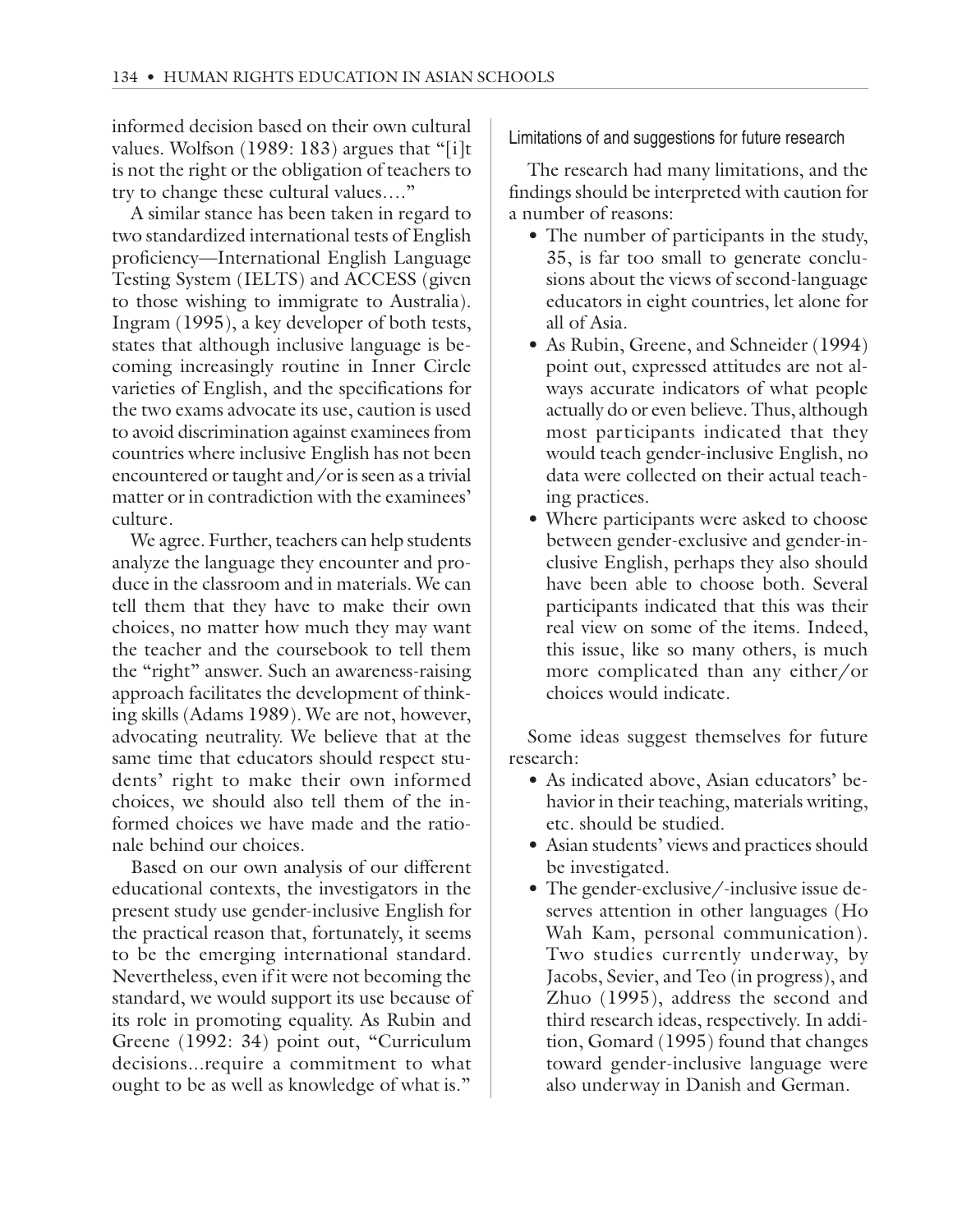# **Conclusion**

We want to stress the context-dependent nature of language use. We urge that educators make their own decision based on their linguistic and sociocultural knowledge and beliefs, and that they encourage their students to do the same. As Martin (1989: 62-3) writes:

Conscious knowledge of language and the way it functions in social contexts then enables us to make choices, to exercise control. As long as we are ignorant of language, it and ideological systems it embraces control us. Learning about language means learning to choose. Knowledge is power. Meaning is choice. Please choose.

# Study Two

Ripple effects: The case of gender-inclusive language in Singapore

Singapore has developed its own indigenized variety of English (Tay 1993). As the English that develops in Outer and Expanding Circle countries reflects their linguistic and cultural situation (Kachru 1995), it may be asked whether or not the conditions that led to the shift toward gender-inclusive English in Inner Circle countries are also present in Singapore and elsewhere. Such an analysis is beyond the scope of this article. This study was restricted to examining the presence or absence of gender-inclusive English in the writing of a group of Singaporeans. The researchers are aware of no previous studies of this issue.

Singapore is an Outer Circle country. A former British colony, this multilingual nation now has English as one of its four official languages, the medium of instruction from the first year of schooling, and its main lingua franca (Cheah 1996). Most Singaporeans are not native speakers of English, and the government has generally succeeded in helping people maintain proficiency in one of the other

three official languages—Chinese, Malay, and Tamil.

Singapore's prestige English-language newspaper, *The Straits Times,* uses gender-exclusive English. Referring to similar efforts at language reform, this time in support of people with disabilities, one of its columnists (Tan [1995: 7], cited in Gupta and Chew [1995]) spoke out against what he called "the style of the politically correct in the West," fearing that it would impoverish the English language, curb freedom of expression, and have no effect because "sticks and stones can break my bones but words can never hurt me."

Changes in labor and educational patterns that have occurred in Inner Circle countries, such as greater work-force participation by women, more women in prestige occupations, and higher levels of educational attainment by women, are also present in Singapore (Arumainathan 1973; Lau 1993). Such social changes are believed to correlate with language change (Wolfson 1989).

# Purpose of the study

The study aimed to answer the following questions:

- What are the opinions of Singapore junior-college students and their teachers on the use of gender-inclusive English? Do opinions differ according to the sex of the students?
- What percentage of Singapore junior-college students write in gender-inclusive English?

# Methods

# The sample

Participants were students at a Singapore junior college, and four of their English and literature teachers. Students who do well on the Cambridge ordinary-level exam, taken at about age 16, are eligible to attend junior col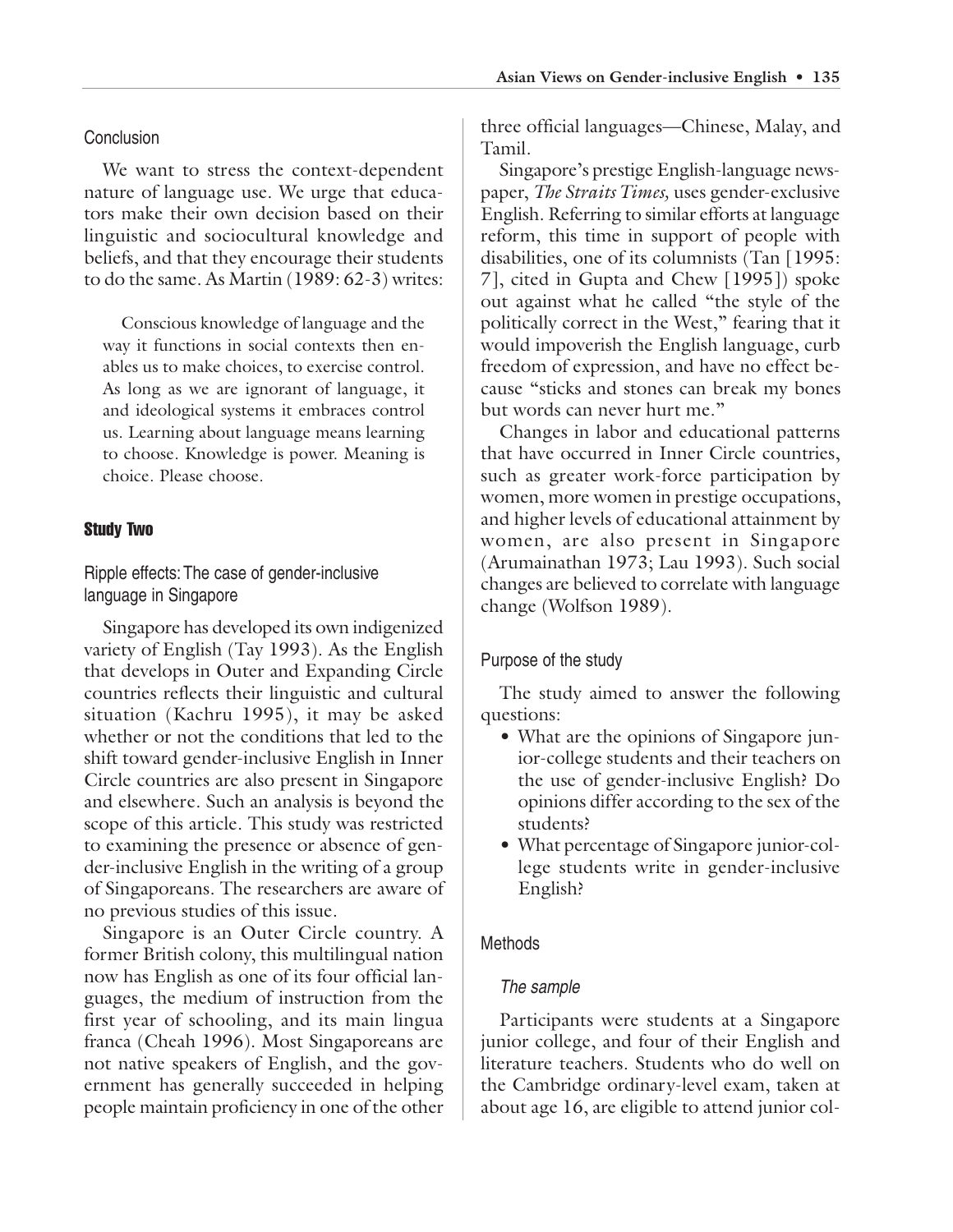lege. These two-year institutions prepare students for the Cambridge advanced-level exam, which is a key criterion for university admission. Both the ordinary-level and advancedlevel are external exams for all major school subjects, including English.

Writing scripts from 181 students (93 female and 88 male) were examined, while 258 students (141 female and 117 male) completed a questionnaire on their views and practices regarding gender-inclusive English. As the questionnaires were done anonymously, it was not possible to know if some of the students whose writing was examined had also completed the questionnaire. Six students—four females and two males—were interviewed. They had been selected by one of their teachers as representing a random sample of students. Four teachers—two females and two males were interviewed. Three were Singaporean, one British. They had been recommended by the same teacher as representing a cross-section of experienced teachers. Their teaching experience ranged from 7 to 20 years.

#### Materials

The 15-item student questionnaire used in this study (Appendix 3) was an adaptation of one used by Rubin, Greene, and Schneider (1994) to collect data on the views and practices of students at a US university regarding gender-exclusive/-inclusive English. The questionnaire had two sections. The first was designed to provide data on (i) students' awareness of the issue, (ii) practices at their previous and current educational institutions, (iii) their views on the fairness of gender-exclusive English, and (iv) their level of concern about the issue. The second section of the questionnaire provided demographic data, i.e., students' sex.

The interview questions for the students were open-ended, designed to probe deeply into the issues raised in the questionnaire. The teachers were asked open-ended questions about (i) their own awareness of the issue, (ii) whether they mentioned the topic in their classes, (iii) whether they graded gender-exclusive or gender-inclusive English differently, (iv) which form they thought students used most, and (v) which form students were exposed to in their reading.

## Data collection

Data were collected through (i) the questionnaire completed by students, (ii) the interviews with students and teachers, and (iii) the students' writing. Students completed the questionnaire in a large lecture hall with guidance from Mr. Jacobs. They were told not to write their names on the questionnaire and assured that it was not connected to their grades. Mr. Jacobs then gave them a twominute introduction to the topic, after which he went through each item, explaining it and giving students time to complete it before proceeding to the next item. After the questionnaires were completed, he gave students a 35 minute presentation on the larger issue of language variation and change. He did not state his own views on the issue—he supports and uses gender-inclusive usage but believes people should make their own informed decisions until the end of the presentation, long after the questionnaires had been collected.

After the presentation, 10-minute interviews were conducted with the six students in groups of three in an open area on campus. The four teachers, none of whom had attended the presentation, were interviewed individually in a study room in the college library. Each interview lasted from 10 to 15 minutes.

As part of their preparation for the advancedlevel exam, each student wrote a practice essay in response to 1 of 12 writing prompts similar to those that appear on the exam. The essays had been written before the questionnaire data were collected. Afterward, writing scripts for three of the prompts were chosen for analysis, as these three prompts seemed to generate many instances of third-person singular, a lan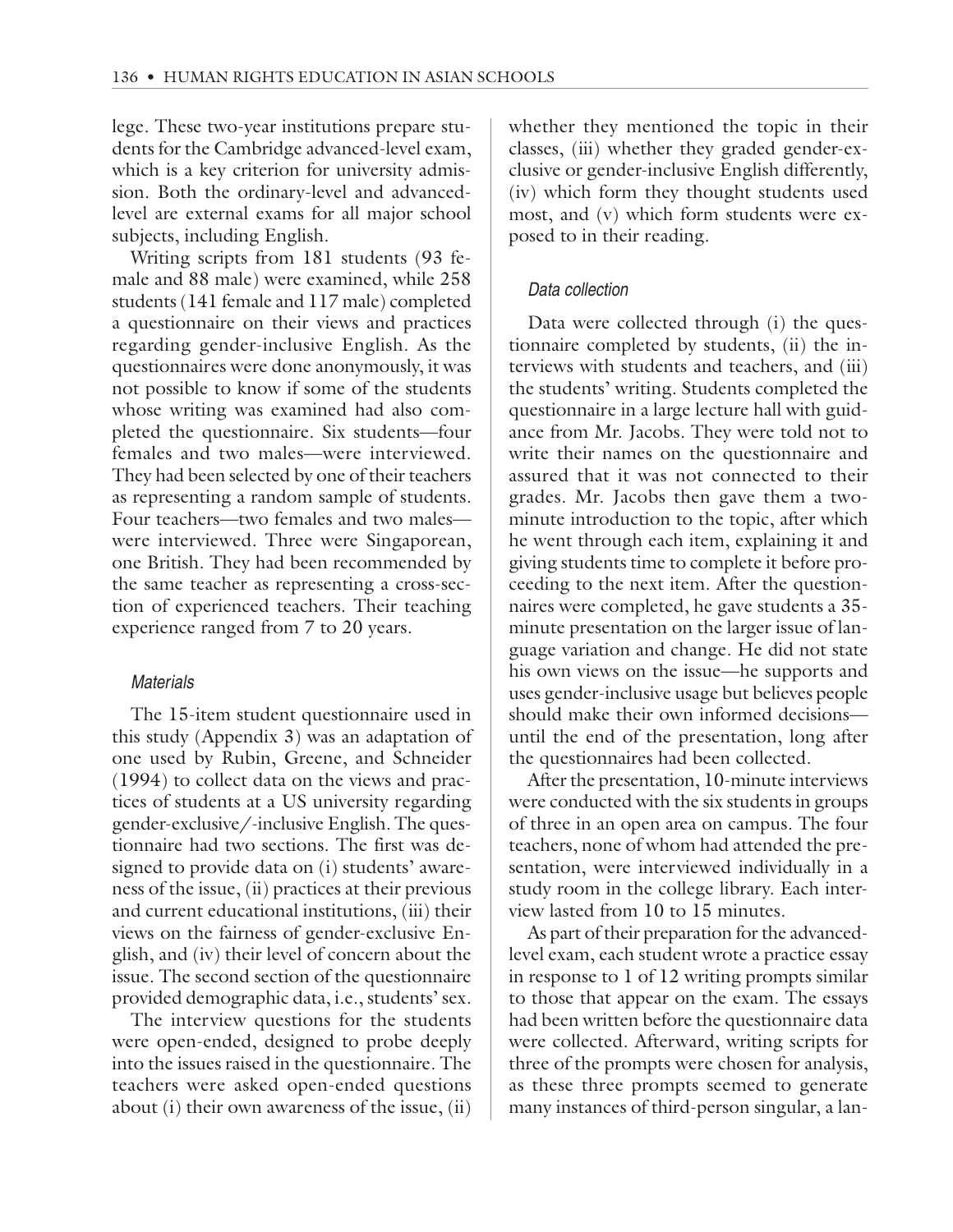guage feature that may be relatively useful for understanding people's practices regarding gender-exclusive/-inclusive language. The topics of these three prompts were (i) the meaning of love, (ii) problems faced by teenagers, and (iii) whether or not it is worthwhile for a country to spend its time and money to train athletes for international competition. The typical script was approximately 633 words long, based on nine randomly selected scripts.

# Data analysis

Descriptive statistics were obtained for the questions in section 1 of the questionnaire. Then, data on respondents' sex from section 2 of the questionnaire were used to run chisquare tests to see if significant differences existed between females and males in their responses to items 4 and 5 of section 1: (i) whether they used gender-exclusive or genderinclusive English more frequently and (ii) whether they believed gender-exclusive English is unfair to females, respectively. In item 4, responses indicating "I don't remember" were dropped from the chi-square calculation. A significance level of .05 was used for all inferential statistics in the study. Data from the interviews were combined with those from the questionnaire to better understand student behaviors in their essay writing, to which we now turn.

The writing scripts were coded into one of six categories based on the presence of gender-exclusive and gender-inclusive language. The categories were

- gender-exclusive only;
- gender-inclusive only;
- mixed gender-exclusive and gender-inclusive, more gender-exclusive;
- mixed, more gender-inclusive;
- mixed, equal number of instances of gender-exclusive and gender-inclusive; and
- not explicitly gender-exclusive or genderinclusive.

The coding was done by two of the authors, who first met to discuss randomly selected scripts and to agree on coding definitions. Inter-rater agreement, established by the two researchers independently coding eight scripts, was 100%. (Inter-rater agreement refers to the extent to which two or more raters code the same scripts in the same way.) The two researchers then divided the rest of the scripts and coded them. Any instances of questionable coding were noted for later discussion.

Rubin, Greene, and Schneider (1994) coded the use of plural forms, e.g., "Architects should keep their clients informed" (fourth category above), as gender-inclusive. While the researchers in the current study believe that this is one of the best ways to implement gender-inclusive English, it was not coded as such here because it was not possible to unambiguously see it in this way.

The resulting coding of students' writing on the practice exam was analyzed using descriptive statistics to see

- how many students were in each category,
- how many used explicitly gender-inclusive forms (combining the second to fifth categories), and
- how many students did not use genderexclusive language (combining the second to sixth categories).

To see if the writing of females and males differed in terms of the use of explicit genderexclusive/-inclusive forms, a chi-square test was conducted, comparing the frequency of people of each sex in category one and those in a combination of the second to fifth categories.

# **Results**

# **Questionnaires**

Descriptive statistics from the student questionnaires will be presented first (see Table 1), followed by inferential statistics.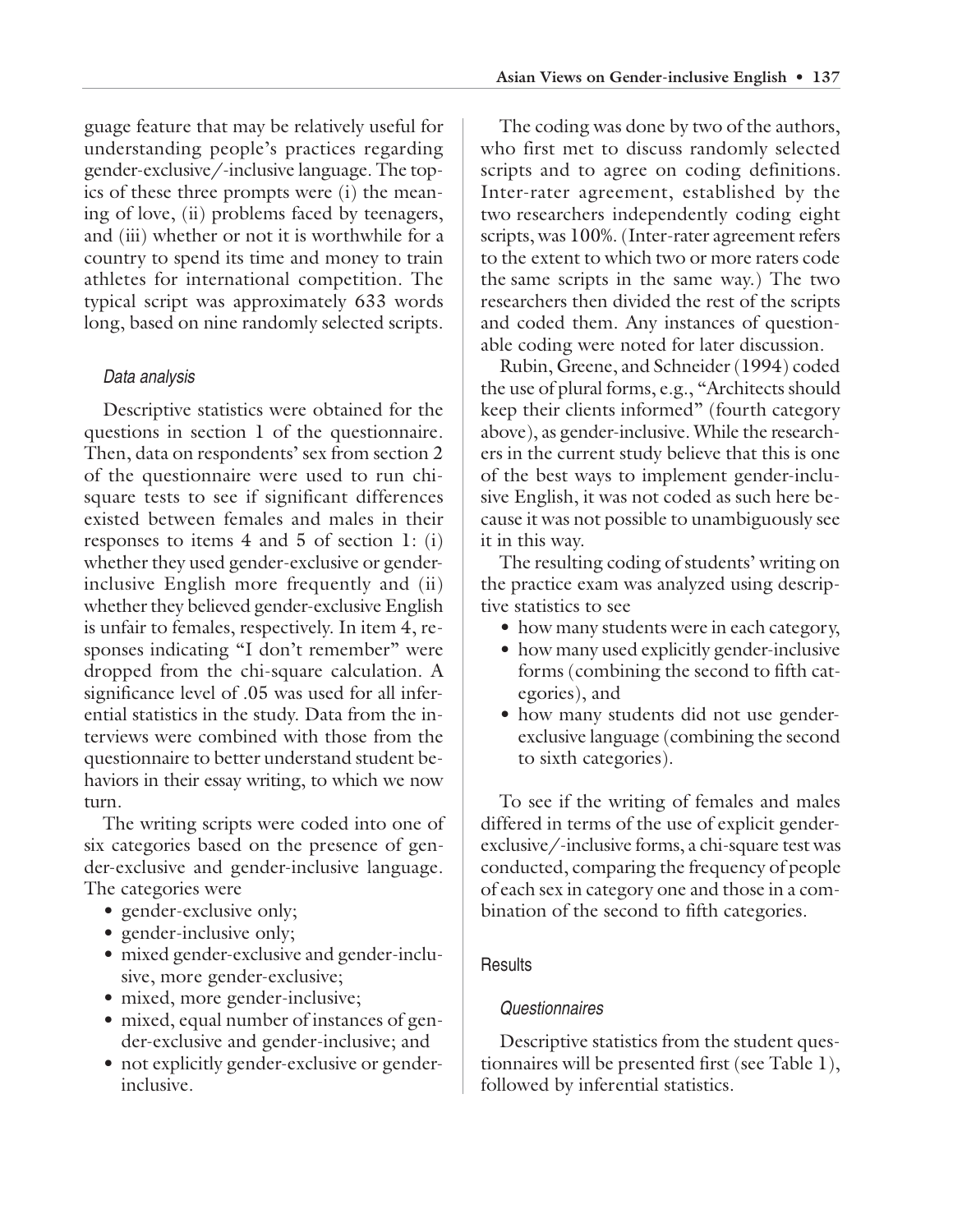Approximately half the students had heard of the issue of language and gender (item 1). As to whether gender-exclusive or genderinclusive English had been taught at their primary and secondary schools (item 2), of those students who could remember the issue arising, 31% indicated gender-exclusive, 6% gender-inclusive, and 35% said either was acceptable. At the junior college where they were studying (item 3), the percentage of students indicating that gender-exclusive English was taught fell to 19%, while 6% indicated genderinclusive was the norm, and 40% said either was acceptable. As to their own writing (item 4), 61% reported using gender-exclusive English, 29% gender-inclusive, and 10% stated that they could not remember. When asked if gender-exclusive English was unfair to females

(item 5), 65% replied that it was not and 35% that it was. Chi-square analyses of responses to item 4 showed no significant difference in the number of females and males reporting use of gender-exclusive or gender-inclusive English in their writing (XX=.23). However, on item 5 significantly more females indicated that they felt gender-exclusive English was unfair to females (XX=15.98).

### **Interviews**

In their interviews, the six students gave several reasons why some of them preferred gender-exclusive English:

- It is the conventional way.
- Teachers had told them to use it.
- Alternatives were unfamiliar or clumsy (e.g.,

| Questionnaire item                                                    | Female  | Male    | Total    |
|-----------------------------------------------------------------------|---------|---------|----------|
| 1. Heard of the issue of language and gender                          |         |         |          |
| a. Yes                                                                | 75 (29) | 54 (21) | 129 (50) |
| b. No                                                                 | 66 (26) | 63 (24) | 129 (50) |
| 2. Primary and secondary school teachers' policy                      |         |         |          |
| a. Generally taught gender-exclusive                                  | 48 (18) | 33(13)  | 81 (31)  |
| b. Generally taught gender inclusive                                  | 9(3)    | 6(2)    | 15(6)    |
| c. Generally said either was acceptable                               | 47 (18) | 44 (17) | 91(35)   |
| d. I don't remember                                                   | 36(14)  | 38(15)  | 74 (28)  |
| 3. Junior college teachers' policy                                    |         |         |          |
| a. Generally taught gender-exclusive                                  | 25(10)  | 23(9)   | 48 (19)  |
| b. Generally taught gender-inclusive                                  | 9(4)    | 7(3)    | 16(6)    |
| c. Generally said either was acceptable                               | 58 (23) | 46 (18) | 104 (40) |
| d. I don't remember                                                   | 49 (19) | 41 (16) | 90(35)   |
| 4. In your own writing, which do you use more frequently?             |         |         |          |
| a. Gender-exclusive                                                   | 89 (34) | 68 (26) | 157(61)  |
| b. Gender-inclusive                                                   | 45 (17) | 30(12)  | 75 (29)  |
| c. I don't remember                                                   | 7(3)    | 19(7)   | 26(10)   |
| 5. Do you believe that gender-exclusive English is unfair to females? |         |         |          |
| a. Yes                                                                | 64 (25) | 25(10)  | 89 (35)  |
| b. No                                                                 | 77 (30) | 91(35)  | 168 (65) |

Note: Discrepancies in percentage totals are due to rounding errors. Discrepancies in response totals are not corrected due to difficulty of retrieving the records.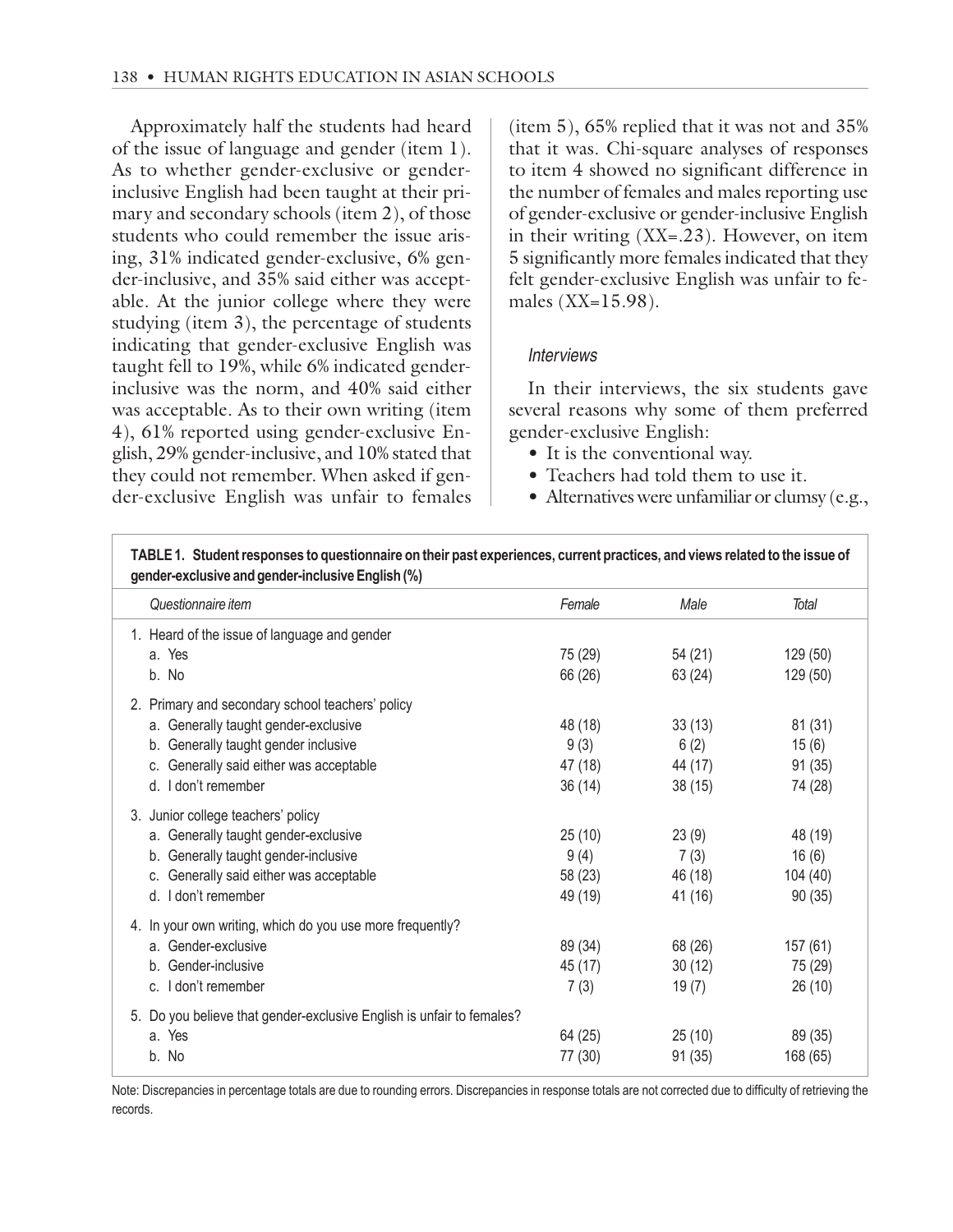"An architect should keep his or her clients informed" meant extra words and effort).

• Gender-exclusive English was not wrong.

One male student who used gender-inclusive English stated that he had asked one of his secondary-school teachers about which to use. After being told it was optional, he elected to use the gender-inclusive because he saw it as fairer. All students seemed to feel that the language people heard and saw did not have a big impact on their thoughts or actions.

In their interviews, the four teachers stated that they were all aware of the issue of genderexclusive/-inclusive English. Not surprisingly, the British interviewee became familiar with the general issue of language and gender the earliest, in the 1970s in his home country. He now makes a conscious effort to use genderinclusive English. One Singaporean stated that he first became aware of the issue in 1987 while working on a Ministry of Education project to write history textbooks, when a British consultant changed "mankind" to "humanity." This gave rise to a lot of discussion and led the teacher to use gender-inclusive English.

The teachers felt their students used more gender-exclusive English, but all accepted either gender-exclusive or gender-inclusive forms, with the exception of singular forms of "they," e.g., "An architect should keep their clients informed." However, there was less unanimity as to the teachers' own language use.

The two males reported using more genderinclusive English than did the two females.

One female teacher noted that students were exposed to a lot of gender-inclusive English, as they read periodicals from the US. The effect of the periodicals would constitute a less personal, but perhaps more powerful for being more pervasive, form of ripple effect from an Inner Circle country.

#### Writing scripts

Table 2 shows the coding of the writing scripts into the six categories by the writer's sex. When categories 2-5—the categories that involve at least some use of explicit genderinclusive English—are combined, it can be seen that more than half the students were using at least some gender-inclusive forms in their writing, not to mention the fact that category 6, into which 17% of students fell, can also be counted as gender-inclusive. Results of the chisquare test showed no significant difference in the use of gender-exclusive/-inclusive forms between females and males  $(X=1.92)$ .

#### **Discussion**

#### The research questions

The study began with two research questions:

• What are the opinions of Singapore junior-college students and their teachers on

| TABLE 2. Coding of students' writing scripts by sex of writer (%) |         |         |         |  |
|-------------------------------------------------------------------|---------|---------|---------|--|
| Category                                                          | Female  | Male    | Total   |  |
| 1. Gender-exclusive only                                          | 21(12)  | 28 (15) | 49 (27) |  |
| 2. Gender-inclusive only                                          | 12(7)   | 16(9)   | 28 (15) |  |
| Mixed, more gender-exclusive<br>3.                                | 24 (13) | 20(11)  | 44 (24) |  |
| Mixed, more gender-inclusive<br>4.                                | 16(9)   | 10(6)   | 26(14)  |  |
| 5. Mixed, equal number of instances of gender-exclusive           |         |         |         |  |
| and gender-inclusive                                              | 4(2)    | 0(0)    | 4(2)    |  |
| No explicit gender-exclusive or gender-inclusive<br>6.            | 11(6)   | 19 (10) | 30(17)  |  |
| <b>TOTALS</b>                                                     | 88 (49) | 93(51)  | 181     |  |

Note: Discrepancies in percentage totals are due to rounding errors.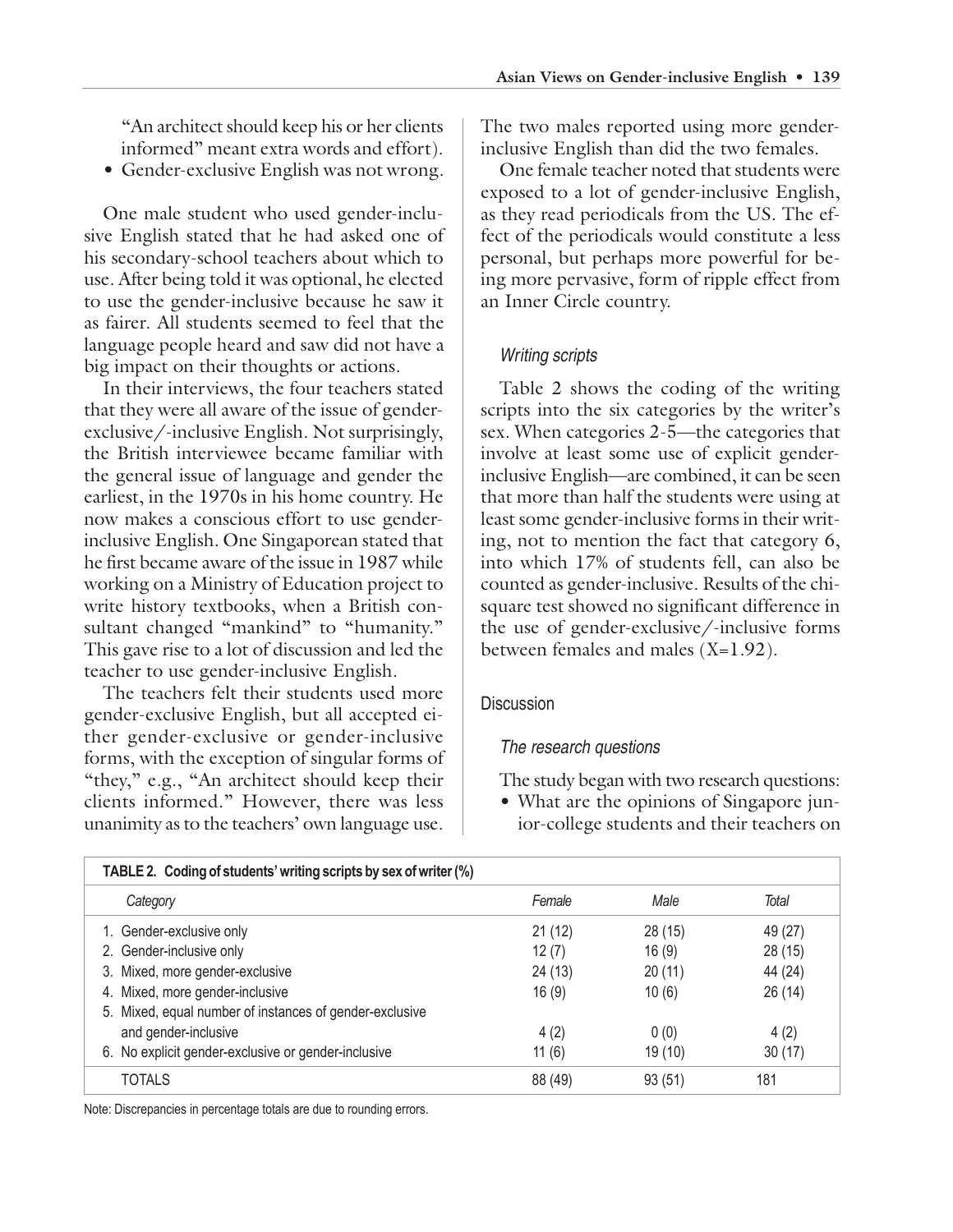the issue of the use of gender-inclusive English? Do they differ according to the sex of the students?

• What percentage of Singapore junior-college students use gender-inclusive English in their writing?

The data show that gender-inclusive English was widely, but not unanimously, acceptable among students and teachers, with female students tending to view it more favorably than males. Further, almost 50% of students' writing contained at least one instance of explicit gender-inclusive English, and only 27% contained only gender-exclusive forms. However, there were no significant differences between sexes in their reported and observed use of gender-exclusive/-inclusive forms in writing.

The findings of this study demonstrate that gender-inclusive forms are present in the English of an important segment of Singaporeans. Further evidence of the incomplete transition to gender-inclusive in Singapore English comes from no less than Singapore Prime Minister Goh Chok Tong who, in an address to university students about his party's election manifesto, was quoted in a local newspaper as saying: "In Singapore 21, every Singaporean can dream. More than that, he or she can fulfil his or her dream. Not just the 5Cs…but the nonmaterialistic aspects of life too! And everyone can be the best he is capable of" (Ng 1996: 3).

Lack of previous studies makes it difficult to speculate on whether the data in this study represent a trend toward greater use of genderinclusive English, but given the trend internationally, at least in Inner Circle countries, it may be reasonable to suggest that gender-inclusive usage has increased and will continue increasing. This is in line with a study of the views and practices of 35 Asian second-language educationists, mostly from Southeast Asia, on gender-exclusive/-inclusive English (Jacobs et al. 1996).

The ripple effect from Inner Circle countries to an Outer Circle country may be attributed to a tendency of Outer Circle countries to look to the Inner Circle for usage norms and to want to be up-to-date with the latest in language fashion. At the same time, attention should be brought to other, related changes in Inner Circle countries which have also occurred in Singapore such as those in female labor and education patterns.

# Future research

Topics that future researchers may wish to investigate include

- whether or not similar changes are taking place in the English of other Outer Circle countries, in the English of Expanding Circle countries, as well as in other languages (Gomard 1995);
- the interaction in bilinguals and multilinguals of related changes in their various languages, situational variation in use of gender-exclusive/-inclusive (Rubin, Greene, and Schnieder 1994); and
- changes in teaching methods and materials, which may affect student use of different language forms.

An example of the latter idea is a study of the treatment of female and male characters in Singapore primary-school textbooks (Gupta and Lee 1989; Ong, forthcoming).

#### Language and society

One point that stood out from the interviews of the six students was the seeming rejection, even by those who supported the use of gender-inclusive English, of the Whorfian Hypothesis (Whorf 1956) that language plays a powerful role in shaping thinking. One possible explanation of this is that as all these students were bi- if not multilingual, they may feel a less emotional connection to English, seeing it merely as a vehicle for accomplishing tasks rather than as an integral part of their being. Nevertheless, perhaps the link between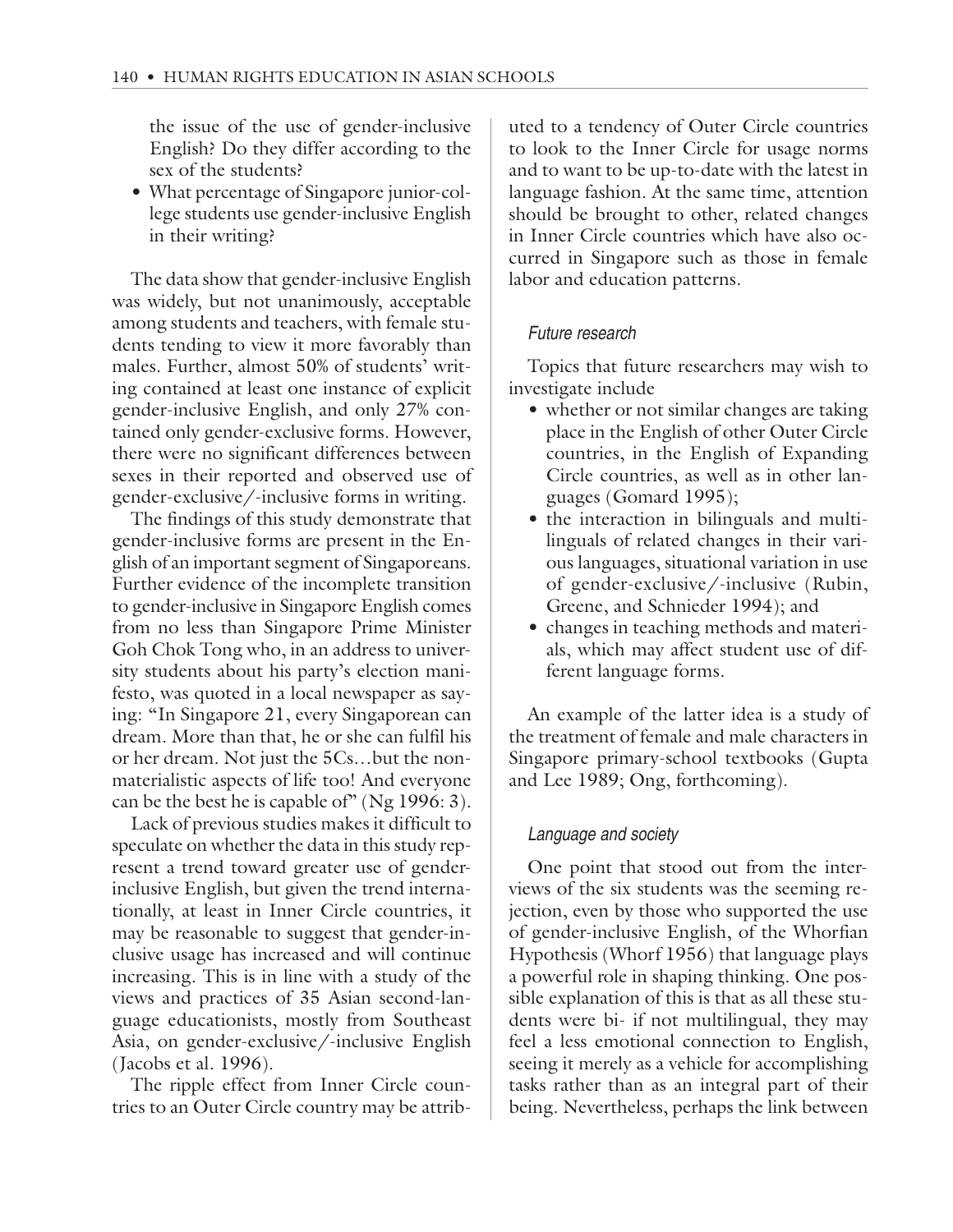thought and language is an area that educators might wish to stress more, as research suggests that gender-exclusive language does indeed affect people's thinking (e.g., McConnell and Fazio [1996]) and especially as socialconstructionist views of language (Halliday 1978) gain greater prominence.

In this social-constructionist vein, Cheah (1996: 218), speaking about English, stated: "[B]eyond its instrumental value, the language has also become an important part of being a Singaporean. …In fact, English is now closely associated with the forging of a new Singaporean identity." Students need to consider the relation between the language choices they make, e.g., using gender-exclusive or genderinclusive English, and the place of females and males in Singapore society.

Freed (1995) noted a trend in the 1990s toward cross-cultural perspectives on the interaction of language and gender. This trend recognizes that gender "is a societal construct that interacts with language as well as with numerous other social, psychological, and political factors in ways that are still poorly understood" (Freed 1995: 9). Perhaps more could be done to move the broader public toward such a view of language as a living, varying organism, and away from one that sees language as fixed, and varieties of language as good or bad, portents of success or failure. With such a dynamic view of language, the waves caused by the ripple effects of social and language change will not catch the public unaware.

#### **References**

- Adams, M.J. 1989. "Thinking skills curricula: their promise and progress." *Educational Psychologist* 24: 25-77.
- Aeginitou, V., N. Economou, A. Korda, and J. Sunderland. 1994. *Investigating teachers' concerns about gender issues in the English language classroom.* Lancaster, England: Lancaster University, Centre for Research in Language Education, Language and Gender in the Classroom Research Group.
- American Psychological Association Task Force on Issues of Sexual Bias in Graduate Education. 1975. "Guidelines for nonsexist use of language." *American Psychologist* 30: 682-684.
- Austria, M.E.D. 1995. "An analysis of generic he in the English I textbook for Philippine public secondary schools." Unpublished. SEAMEO Regional Language Centre, Singapore.
- AWARE (Association of Women for Action and Research). 1995. "Workshop on non-sexist language." Singapore.
- Bodine, A. 1975. "Androcentrism in prescriptive grammar: Singular 'they', sex-indefinite 'he', and 'he or she'." *Language and Society* 4: 129-146.
- Carroll, D. and J. Kowitz. 1994. "Using concordancing techniques to study gender stereotyping in ELT textbooks." In *Exploring gender: Questions and implications for English language education*, edited by J. Sunderland. Hemel Hempstead: Prentice Hall. Pp. 73-82.
- Cheah, Y.M. 1996. "Beyond functional literacy: A new curriculum in Singapore schools." *Journal of Adolescent & Adult Literacy* 40: 218-20.
- Crystal, D. 1995. *The Cambridge encyclopedia of the English language.* Cambridge: Cambridge University Press.
- Curriculum Development Institute of Singapore. 1994. *New clue O level 4 express/5 normal academic.* Singapore: Federal.
- Department of Education, Culture and Sports. 1994. *English II: Textbook for second year high school.* Quezon City: Instructional Materials Development Center.
- Freed, A.F. 1995. "Language and gender." *Annual Review of Applied Linguistics* 15: 3-22.
- Fromkin, V. and J. Rodman. 1993. *An introduction to language*. 5th ed. Fort Worth, TX: Harcourt Brace Jovanovich.
- Gomard, K. 1995. "The (un)equal treatment of women in language: a comparative study of Danish, English, and German." *Working Papers on Language, Gender, & Sexism* 5: 5-25.
- Gupta, A.F. and G.L.P. Chew. 1995. *Workshop on nonsexist language.* Singapore: Association of Women for Action and Research.
- Gupta, A.F. and S.Y.A. Lee. 1989. "Gender representation in English language textbooks used in the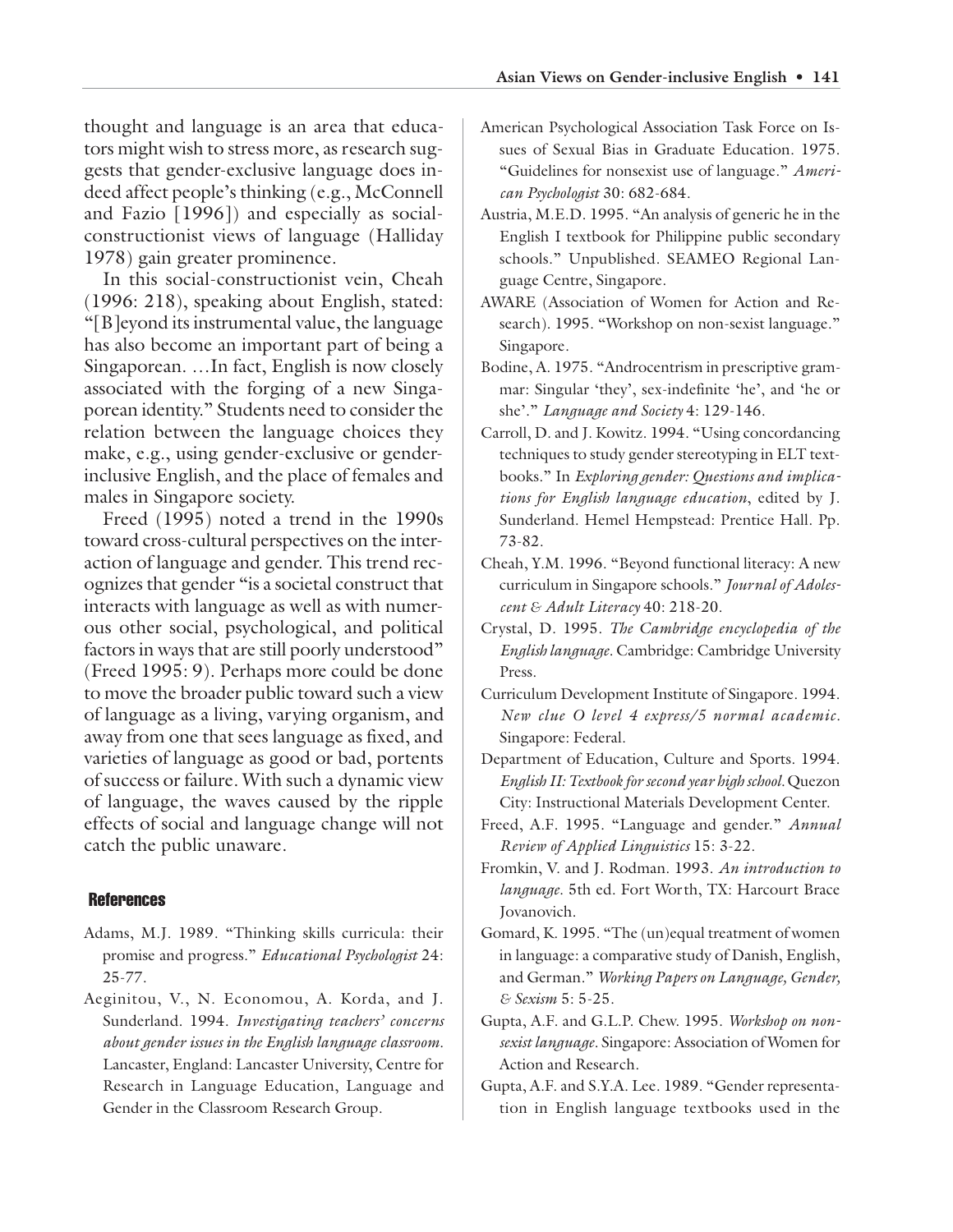Singapore primary schools." *Language and Education* 4: 29-50.

- Halliday, M.A.K. 1978. *Language as social semiotic.* London: Edward Arnold.
- Holmes, J. 1994. "Improving the lots of female language learners." *Exploring gender: Questions and implications for English language education*, edited by J. Sunderland. Hemel Hempstead: Prentice Hall. Pp. 73-82.
- Ingram, D.E. 1995. "Cultural issues in international language tests." Paper presented to the conference on International Education: A Cultural Experience, Brisbane, Australia. October.
- Jacobs, G.M., M. Sevier, and W. Teo. (In preparation.) "The views and practices of Singapore junior college students on the issue of gender-exclusive/inclusive English."
- National Council of Teachers of English. 1976. *Guidelines for nonsexist use of language in National Council of Teachers of English (NCTE) publications*. Urbana, IL: NCTE.
- National Council of Teachers of English. 1985. *Guidelines for nonsexist use of language in National Council of Teachers of English (NCTE) publications.* (Revised.) Urbana, IL: NCTE.
- Kachru, B.B. 1995. "The speaking tree: a medium of plural canons." In *Language and culture in multilingual societies*, edited by M.L. Tickoo. Singapore: SEAMEO Regional Language Centre. Pp. 1-20.
- Kachru, B.B. 1997. "World Englishes and English-using communities." *Annual Review of Applied Linguisitcs* 17: 66-87.
- Martin, J.R. 1989. *Factual writing*. 2nd ed. Oxford: Oxford University Press.
- McConnell, A.R. and R.H. Fazio. 1996. "Women as men and people: Effects of gender-marked language." *Personality and Social Psychology Bulletin* 22: 1004-13.
- Martyna, W. 1980. "The psychology of the generic masculine." In *Women and language in literature and society*, edited by S. McConnell-Ginet, R. Borker, and N. Furmen. New York: Praeger. Pp. 68-78.
- Nilsen, A.P. 1987. "Guidelines against sexist language: a case history: In *Women and language in transition*, edited by J. Penfield. Albany, NY: SUNY Press. Pp. 37-64.
- Ng, I. 1996. "Looking for the PLUS factor." *The New Paper*, 21 December.
- Nunan, D. 1992. *Research methods in language learning.* Cambridge: Cambridge University Press.
- Ong, C.W. (Forthcoming.) "Gender representation and gender-exclusive/inclusive English in current Singapore primary school English language textbooks." Unpublished M.A. dissertation, SEAMEO Regional Language Centre, Singapore.
- Rubin, D.L. and K. Greene. 1991. "Effects of biological and psychological gender, age cohort, and interviewer gender on attitudes toward gender-inclusive/ exclusive language." *Sex Roles* 24: 391-412.
- Rubin, D.L. and K. Greene. 1992. "Gender-typical style in written language." *Research in the Teaching of English* 26: 7-40.
- Rubin, D.L, K. Greene, and D. Schneider. 1994. "Adopting gender-inclusive language reforms: diachronic and synchronic variation." *Journal of Language and Social Psychology* 13: 91-114.
- Sunderland, J. 1992. "Gender in the EFL classroom." *ELT Journal* 46: 81-90, 505-22.
- Tay, W.J.M. 1993. *The English Language in Singapore*. Singapore: UniPress.
- Treichler, P.A. and F.W. Frank. 1989. "Introduction: scholarship, feminism, and language change." *Language, gender, and professional writing*, edited by P.A. Treichler and F.W. Frank. New York: Modern Language Association. Pp. 1-34.
- Whorf, B.L. 1956. *Language, thought and reality: Selected writings of Benjamin Lee Whorf*, edited by J.B. Carroll. Cambridge, MA: MIT Press.
- Wilson, L.C. 1978. "Teachers' inclusion of males and females in generic nouns." *Research in the Teaching of English* 12: 155-61.
- Wolfson, N. 1989. *Perspectives: Sociolinguists and TESOL*. New York: Newbury House. Cambridge, MA: MIT Press.
- Zhuo Qiong-yan. 1995. "Language and gender: issues involved in the use of third-person pronouns." Unpublished. SEAMEO Regional Language Centre, Singapore.

*The authors gratefully acknowledge the assistance of the staff and students at Tampines Junior College, particularly Lee Kah Chuen, principal at the time of the study, and of Victoria Yan and Ho Wah Kam.*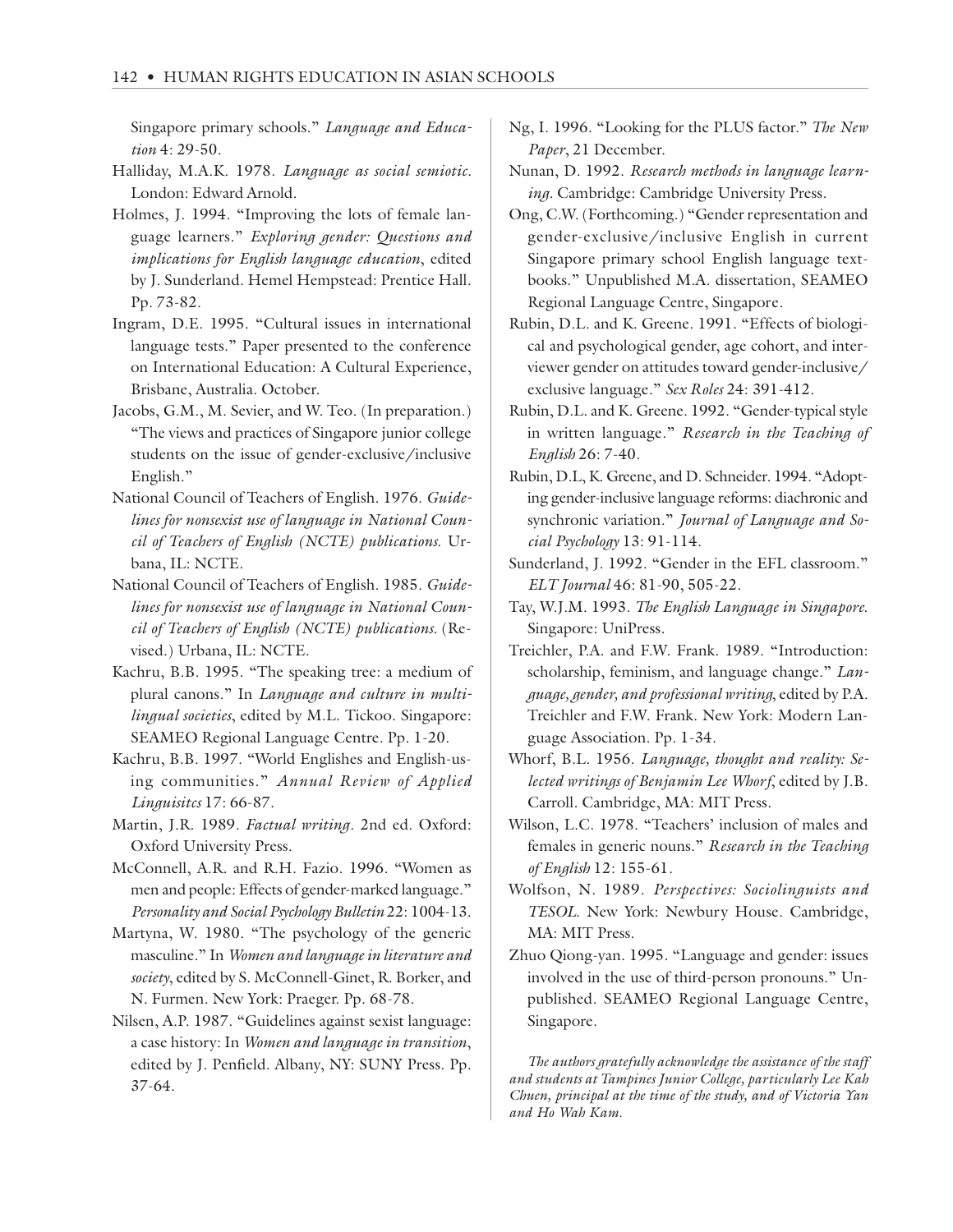# APPENDIX 1 **Questionnaire**

#### **Section 1**

- 1. Country \_\_\_\_\_\_\_\_\_\_\_\_\_\_\_\_\_\_\_\_\_\_\_\_\_\_\_\_\_\_\_\_\_\_\_\_\_\_\_\_
- 2. Number of years as educationist
- 3. Current position (include education level of students) \_\_\_\_\_

\_\_\_\_\_\_\_\_\_\_\_\_\_\_\_\_\_\_\_\_\_\_\_\_\_\_\_\_\_\_\_\_\_\_\_\_\_\_\_\_\_\_\_\_\_\_\_

 $4.$  Sex  $\overline{\phantom{a}}$ 

#### **Section 2**

(Note: Gender-exclusive refers to the use of male nouns and pronouns, such as "man" and "he," to refer to both males and females. Gender-inclusive refers to the use of nouns and pronouns, such as "humanity" and "they," which more clearly include females.)

- 5. When you were a student, were you taught gender-exclusive or gender-inclusive English? (Circle one.)
	- a. Gender-exclusive
	- b. Gender-inclusive
- 6. Had you heard about gender-inclusive English before coming for this course?
	- a. Yes
	- b. No
- 7. In the English you read in the past year—in and out of school before coming to RELC, approximately what percentage of the time did you find gender-inclusive English being used? (Circle one.)
	- a. 100%
	- b. 75%
	- c. 50%
	- d. 25%
	- e. 0%
	- f. I didn't pay attention
- 8. As a teacher or materials writer do you currently teach/use gender-exclusive or gender-inclusive English? (Circle one.)
- a. Gender-exclusive
- b. Gender-inclusive
- 9. Would you advise your colleagues to teach/use gender-exclusive or gender-inclusive English? (Circle one.)
	- a. Gender-exclusive
	- b. Gender-inclusive
- 10.If teachers/materials writers in your country teach their students about gender-inclusive English or use it in the materials they write, what kind of reaction would they receive from administrators? (Circle one.)
	- a. Positive
	- b. Neutral
	- c. Negative
- 11.If teachers or materials writers in your country teach their students about gender-inclusive English or use it in the materials they write, what kind of reaction would they receive from society? (Circle one.)
	- a. Positive
	- b. Neutral
	- c. Negative
- 12.Will you in the future teach/use gender-exclusive or genderinclusive English? (Circle one.)
	- a. Gender-exclusive
	- b. Gender-inclusive
- 13.Would you encourage students to use gender-inclusive English in their writing and speaking? (Circle one.)
	- a. Yes
	- b. No

#### **Section 3**

For each pair of sentences below, put a tick next to the one sentence in the pair that you would generally be most likely to use in your own writing, assuming that you had to choose one.

1. \_\_\_ Parents Evenings are important not only to discuss your child's progress in individual subjects, but also to consider his involvement in this community in general.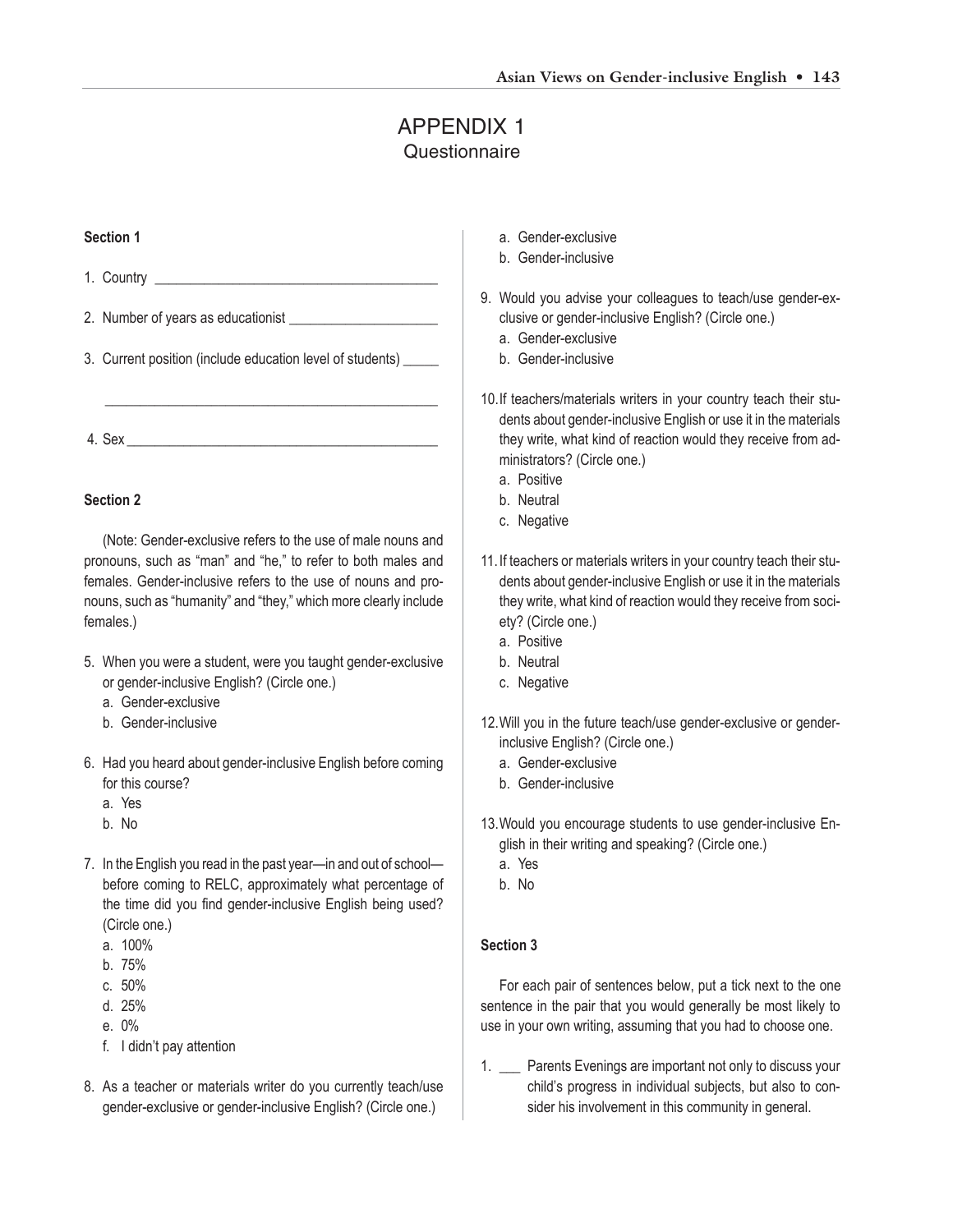- Parents Evenings are important not only to discuss your children's progress in individual subjects, but also to consider their involvement in this community in general.
- 2. \_\_ The student who is satisfied with his or her performance on the pretest will take the posttest.
	- \_\_\_ The student who is satisfied with his performance on the pretest will take the posttest.
- 3. \_\_\_ Engineers and technologists use physics to solve practical problems for the benefit of mankind.
- Engineers and technologists use physics to solve practical problems for the benefit of humanity.
- 4. (Note: Some of those attending the conference may be female.) There are about 100 businesspeople present at the conference.
	- \_\_\_ There are about 100 businessmen present at the conference.
- 5. \_\_\_ The average pupil is worried about his grades. The average pupil is worried about grades.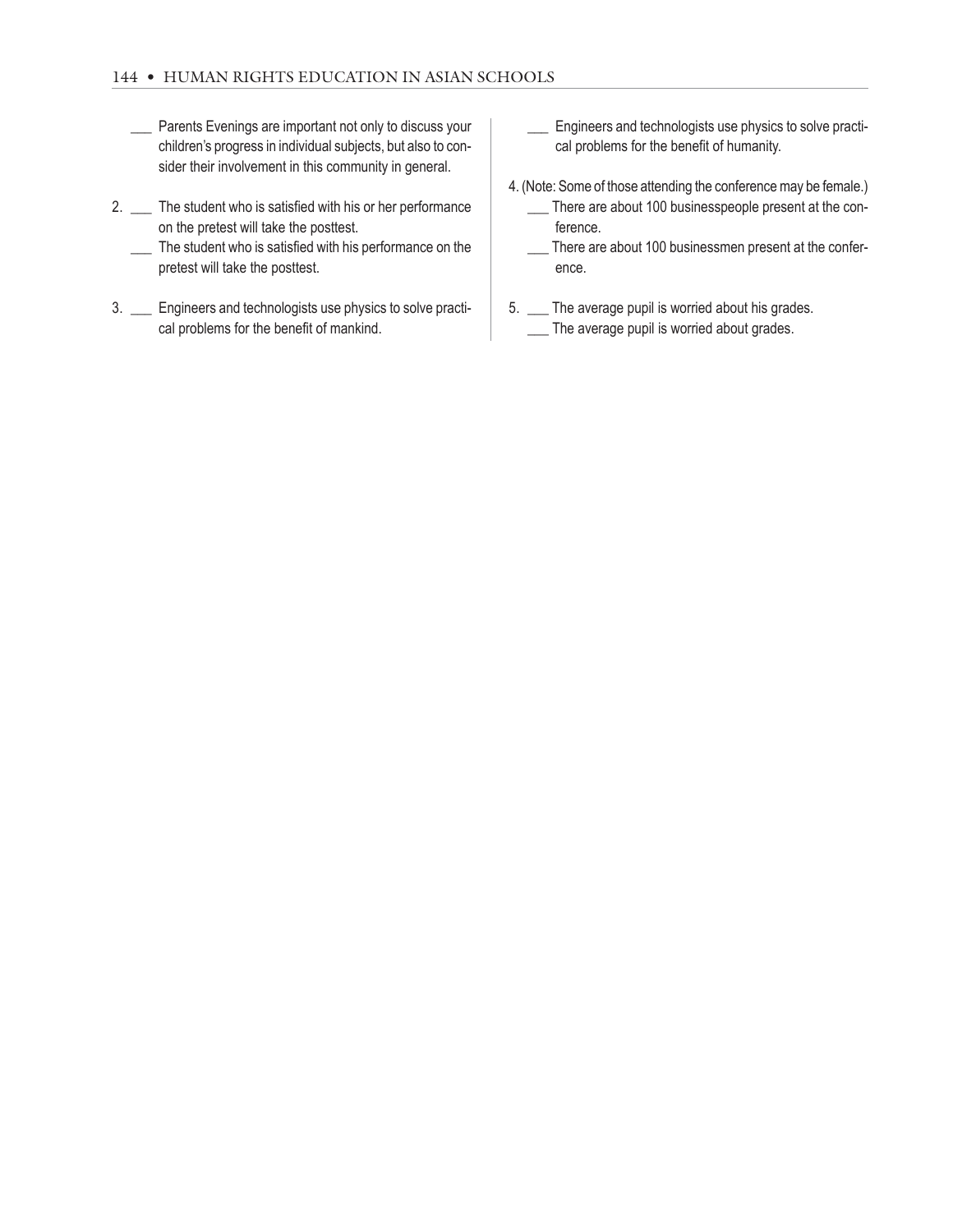# APPENDIX 2

# Interview on the Use of Gender-exclusive/inclusive Language

#### **Interview questions**

- 1. In the English you read in the past year—in and out of school before coming to RELC, approximately what percentage of the time did you find gender-inclusive English being used? (Circle one.)
	- a. 100%
	- b. 75%
	- c. 50%
	- d. 25%
	- e. 0%

f. I didn't pay attention

Please expand on this.

- 2. As a teacher or materials writer do you currently teach/use gender-exclusive or gender-inclusive English? (Circle one.)
	- a. Gender-exclusive
	- b. Gender-inclusive

Why? How? For example, will you model this type of English (gender-exclusive or gender-inclusive) in your speaking and writing? Will you use materials which use this type of English? Will you mark students wrong if they use the other type? Will you give students explanations about why they should use that type of English and exercises in which they practice using that type of English?

- 3. Would you advise your colleagues to teach/use gender-exclusive or gender-inclusive English? (Circle one.)
	- a. Gender-exclusive
	- b. Gender-inclusive

How would you go about convincing and teaching colleagues about this?

- 4. Will you in the future teach/use gender-exclusive or genderinclusive English? (Circle one.)
	- a. Gender-exclusive
	- b. Gender-inclusive

Why? Please refer to the various arguments on behalf of each type:

- *Reasons for using gender-exclusive English:*
- a. Attitude—Your readers/listeners may think you are a radical feminist who opposes traditional values.
- b. Correctness—Gender-inclusive English may be considered wrong.
- c. Tradition—Gender-exclusive English has been the standard way for many years. This was how we were taught.
- d. Elegance—Expressions such as "he or she" are cumbersome. Just using "he" is more elegant language usage.
- e. Importance—This whole gender-exclusive/gender-inclusive issue is such a small matter, when there are so many more important matters on which to spend instructional time.
- f. Effectiveness—Even if gender-inclusive English is used, it will not change the problems that females face. Changing a few pronouns and nouns will not affect people's thinking and behavior.

*Reasons for using gender-inclusive English:*

- a. Justice—Gender-inclusive English is fairer to females.
- b. Comprehensibility—When gender-exclusive English is used, some people may not be clear that we are referring to both females and males.
- c. Attitude—If we use gender-exclusive English, some people may feel that we are against equality for women.
- d. Correctness—Standards are changing. Now, and especially in the future, gender-exclusive English may be seen as incorrect.
- 5. Would you encourage students to use gender-inclusive English in their writing and speaking? (Circle one.)
	- a. Yes
	- b. No

Why? Why not?

- 6. When you first heard or saw gender-inclusive English, did it sound and look strange to you?
- 7. Who is your favorite movie star? (Just kidding)
- 8. Did you say you will use gender-inclusive English just to please us, the researchers?
- 9. If you had to write an essay in English and the essay would be used by your Ministry of Education to decide whether you would get a better job, would you use gender-exclusive or genderinclusive English in the essay?